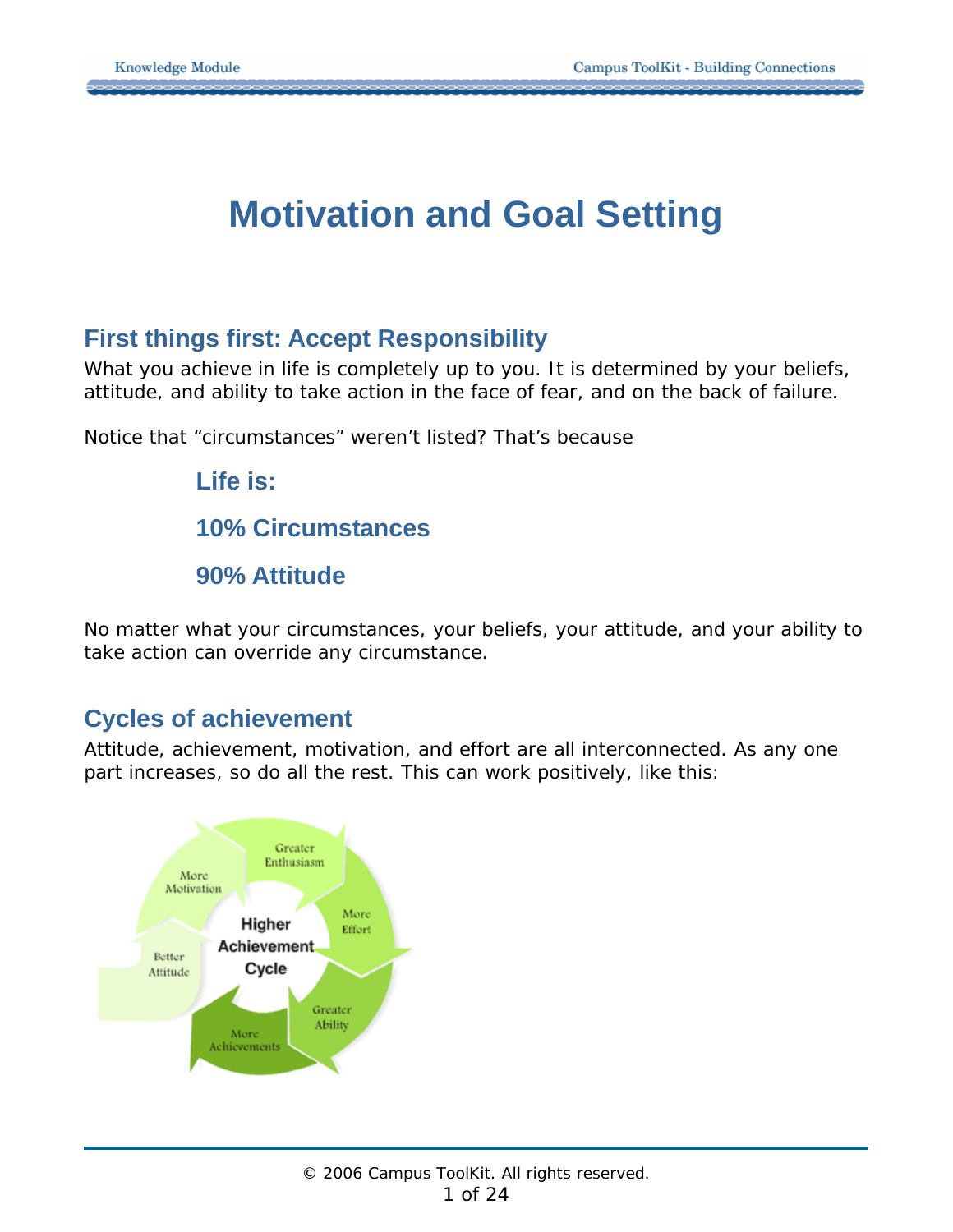Or negatively, like this:



Effort and action are results of your attitude, which increases your motivation and gives you enthusiasm.

# **Finding your values and priorities**

Becoming motivated begins when you discover your priorities and values. Yes, you can skip right to the goal setting if you want to; but your goals will be a lot more fulfilling and purposeful - and you'll be a lot more likely to achieve them - when you they are unified with your values and priorities in life.

To create your own personal mission statement, use the mission statement tool in Campus ToolKit.

*"If you don't set your goals based upon your Mission Statement, you may be climbing the ladder of success only to realize, when you get to the top, you're on the WRONG BUILDING."* 

*- Steven Covey, 7 Habits of Highly Effective People*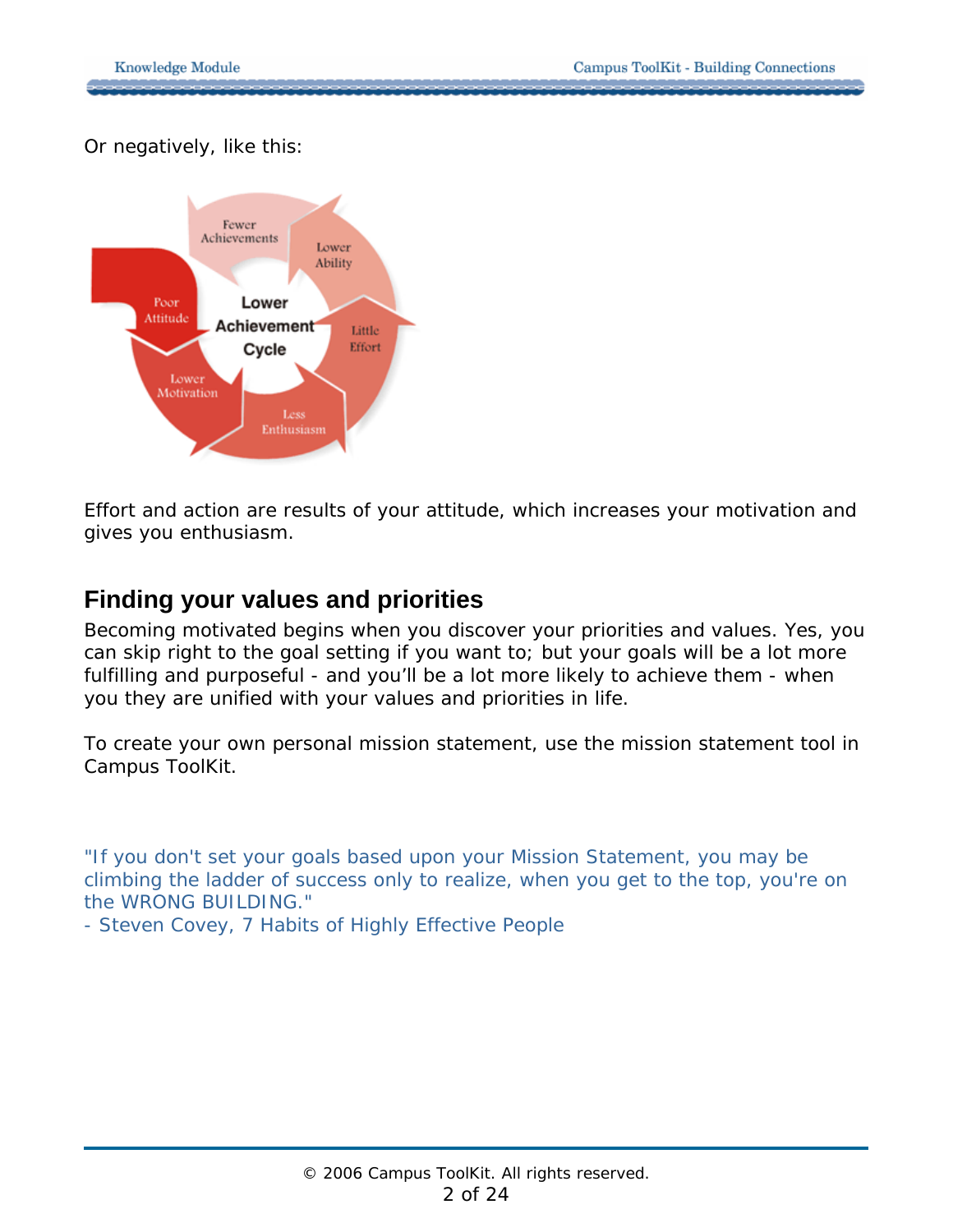# **3 Golden Rules of Goal-Setting**

*"I always knew I wanted to be someone. I realize now I should have been more specific." —Lily Tomlin's Bag Lad*y

You can create any goals you want – but to make them work they need to be specific, measurable and they need to have deadlines.

## **1. Give yourself deadlines**

Deadlines are critical to goals. They enable you to create an action plan, and subgoals.

Not so effective: I'm going to try sushi More effective: I'm going to eat sushi tonight for dinner!

No so effective: I'm going to learn to play piano More effective: I'm going to learn to play piano by June  $15<sup>th</sup>$  by practicing three times a week and hiring a tutor.

## **2. Get specific!**

 *"Figure out what you want. I don't mean generally… specifically. Super specifically. And then go do it. That's my motto." —Jack Black* 

Try this multiple-choice question:

Getting specific allows you to:

- (a) Envision more clearly what you want
- (b) Determine when you're getting closer to what you want
- (c) Easily identify opportunities when they come your way
- (d) All of the above

The answer should be pretty obvious: it's (d) all of the above.

## *Here's how it works:*

Let's say you currently have this goal: **Get a degree and get a good job.**